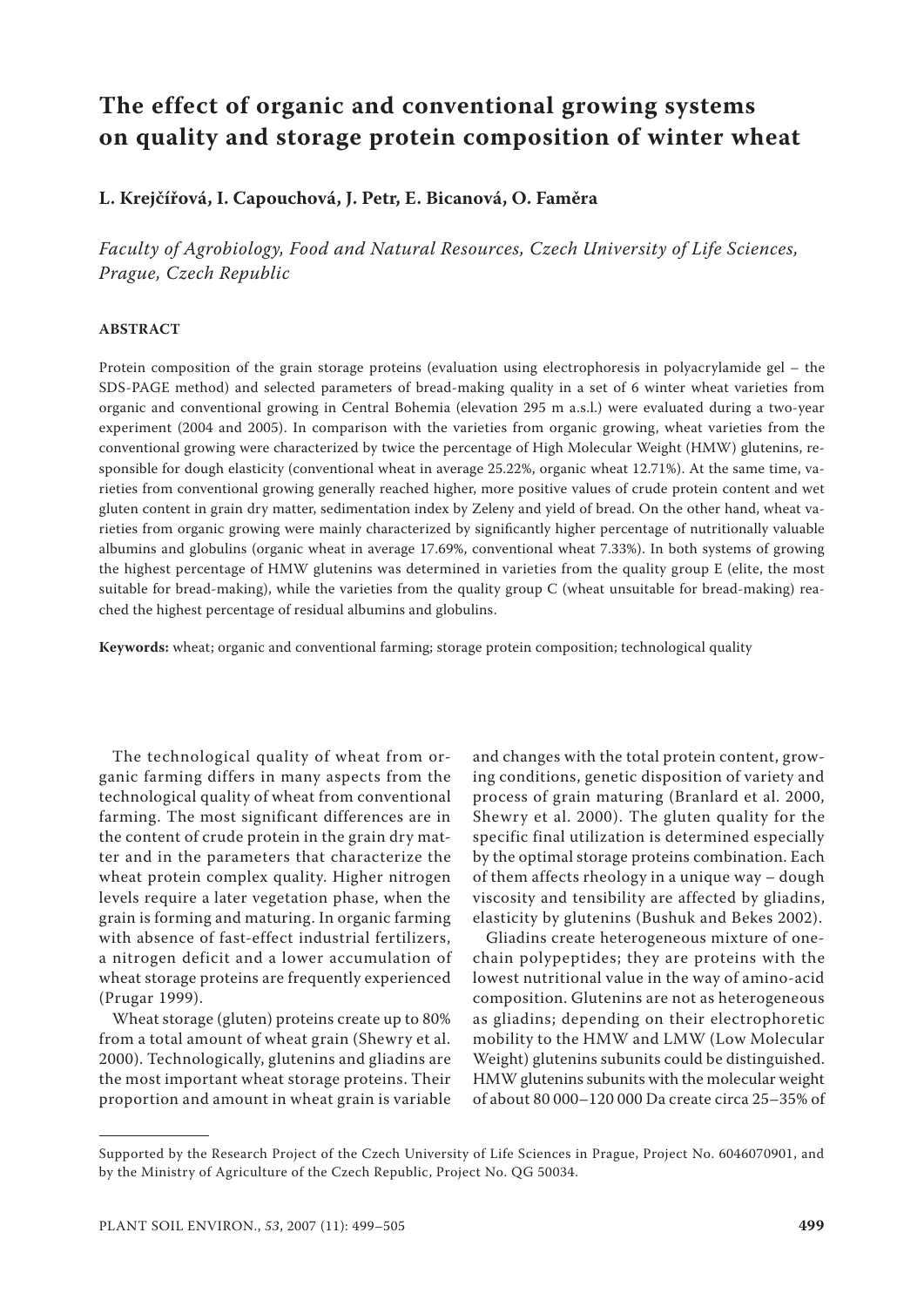the total glutenins, the rest is created with LMW glutenins subunits (Thompson et al. 1994, Shewry et al. 2000). Most studies in bread-making wheat focus on HMW glutenins, as they are the key factors in the bread-making process and they are easily identifiable by the electrophoresis.

LMW glutenins subunits with the molecular weight about 30 000–40 000 Da have been far less explored than the HMW glutenins. This is due to their difficult identification in one-dimension SDS-PAGE (overlaying gliadins and LMW glutenins).

Albumins and globulins are usually ranged to the so-called protoplasmatic proteins. As to the amino-acids composition, these proteins have the highest nutritional quality. Albumins are important for their enzymatic activity, globulins especially for their catalytic effect. However, it was determined, that they are functional also as storage proteins and they serve as a nutrient store for the embryo germination. Generally, albumins and globulins are not considered as proteins critical for the flour quality, even though a small significance was noticed (Schofield and Booth 1983). According to some authors they decrease the quality of gluten (Payne et al. 1987, Bushuk 1989).

As noted previously, protein composition of the wheat grain is influenced by genotype, as well as by cultivation system and environmental conditions. There is not much information available about protein composition of wheat from organic farming. Hence, the aim of our work was to evaluate protein composition and selected parameters of technological quality of winter wheat from organic and conventional growing, and to determine the effect of variety, experimental year and way of farming on the evaluated characteristics.

### **MATERIAL AND METHODS**

During the experimental years of 2004 and 2005 the grain protein composition was evaluated in a set of six winter wheat varieties Sulamit (E), Samanta (A), Apache (B), Meritto (B), Mladka (C), Rapsodia (C) from different quality groups based on their bread-making quality  $(E -$  elite, the most suitable for bread-making; A – high-quality; B – additional, suitable for use in a mixture; C – others, unsuitable for bread-making); wheat from conventional farming was grown at the Stupice Breeding Station, organic farming was used at the Experimental Station of Department of Plant Production, Faculty of Agrobiology, Food and Natural Resources, Czech University of Life Sciences in Prague-Uhříněves.

Both experimental sites lie in nearly the same soil-climatic conditions (approx. 2 km apart) in Central Bohemia, with the elevation of 295 m a.s.l., average annual temperature of 8.4°C and average annual precipitation of 575 mm. The soil is a clay-loam brown soil with good reserve of all essential nutrients and with the depth of arable land of 25–30 cm. The experiments were established according to the methods valid for performing the State Varietal Trials in the Czech Republic – using random blocks, in 4 replicates, and with the size of experimental plots of 10  $m<sup>2</sup>$ . The experiments at the Stupice Breeding Station were established with the use of the total N fertilizer rate of 75 kg N/ha, with herbicide, fungicide, insecticide, and growth regulator; pea was used as forecrop in both years.

At the Experimental Station in Prague-Uhříněves the experiments were carried out in an organic growing system according to the principles of the International Federation of Organic Agriculture Movements and the Methodical Instruction for organic farming of the Ministry of Agriculture of the Czech Republic, without mineral fertilizers and pesticides. The forecrop was trifolium in both years.

As for the weather conditions, the period of grain formation and maturing in 2004 was dry with average temperatures; experimental year 2005 was warm and very wet (according to the classification of World Meteorological Organization).

After the harvest, approximately 3 kg of grain samples were collected for the laboratory quality analysis. The grain samples were analyzed for the total content of crude protein in dry matter of grain according to the ISO 1871 standard, content of wet gluten in dry matter of grain (ISO 5531 standard) and the sedimentation index by Zeleny (ISO 5529 standard). Remaining grains were milled on the Bühler laboratory mill (MLU-202 type). After this procedure the individual components of the mixture corresponded to the T 550 common baker flour. It was used for the baker test (methodology by the Mill and Baking Prague Research Institute: 300 g flour, 12 g leaven, 3 g fat, 5.1 g salt, 4.5 g sugar, proofing 45 min in 30°C, next proofing 50 min in 30°C, baking 14 min in 240°C).

For the classification of wheat grain storage protein composition the polyacrylamide gel electrophoresis in dodecyl sulphate sodium (SDS-PAGE) was used, according to the method of Wrigley (1992). Percentage of individual protein subunits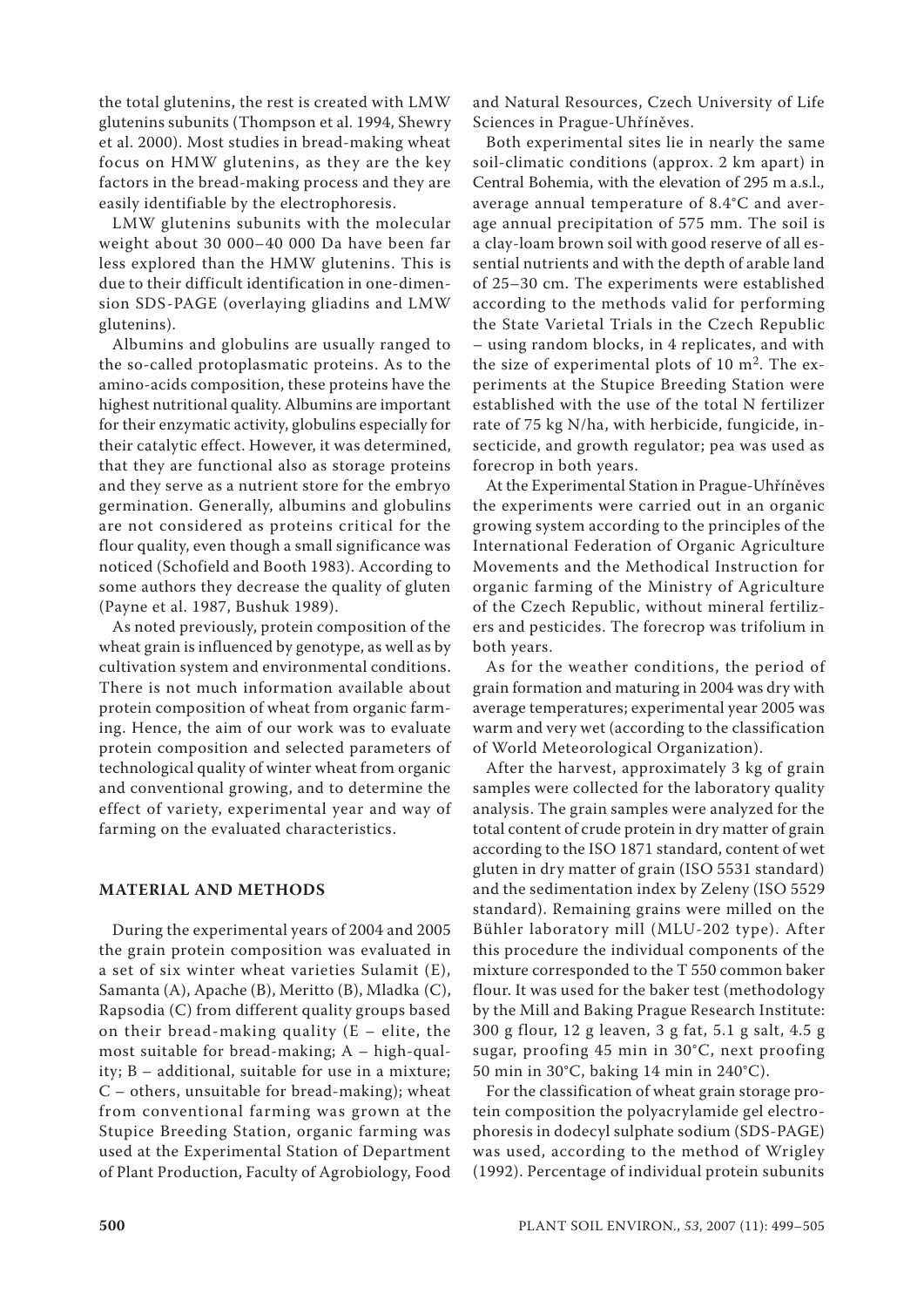[High Molecular Weight (HMW) glutenins, Low Molecular Weight (LMW) glutenins and gliadins, residual albumins and globulins] was calculated on the basis of denzitometric evaluation of electrophoreograms using the Bio 1D software from the Vilber-Lourmat firm (France).

Qualitative parameters of the wheat technological quality and results of the protein composition were statistically evaluated by the analysis of variance (ANOVA) in the programme Statgraphics Plus, Version 5.1, with determination of the test criterion *F* values. Significance of differences among the evaluated varieties, experimental years and cultivation systems were demonstrated using the LSD test at the 0.05 significance level.

#### **RESULTS AND DISCUSSION**

The obtained results document the influence of organic and conventional growing on the wheat grain storage proteins composition and other evaluated technological quality parameters, characterized amount, quality and properties of the protein complex.

A significant effect of the cultivation system (organic  $\times$  conventional) on the percentage of HMW glutenins is evident from the values of the test criterion *F* (Table 1). The effect of variety on the percentage of HMW glutenins was substantially lower; the effect of the experimental year was insignificant.

The evaluation of statistical significance of differences among individual varieties, experimental years and organic and conventional growing by the LSD test (Table 2) shows significant differences in percentage of HMW glutenins between organic and conventional growing – varieties from conventional growing were characterized by twice the percentage of HMW glutenins in comparison with varieties from organic growing. Statistically significant differences in percentage of HMW glutenins were documented also among the individual varieties, while the difference between the experimental years was insignificant.

It is evident from the results in the Table 2 that differences in the percentage of LMW glutenins and gliadins among experimental years, varieties, and ways of growing were statistically insignificant.

The percentage of residual albumins and globulins was influenced, as well as the percentage of HMW glutenins, especially by the system of growing; the effects of variety and experimental year were important, though not so significantly (Table 1). A highly significant effect of organic and conventional growing is evident from the evaluation of differences by the LSD test – varieties from the organic growing were characterized by twice the percentage of albumins and globulins in comparison with conventionally grown varieties (Table 2).

Obtained results are in accordance with the conclusions of Prugar (1999) and Graveland et al. (1996), who found that the application of nitrogen fertilizers, usually used in the conventional farming, generally increases the part of protein fractions typical for gluten, i.e. glutenins and gliadins. An increase of the percentage of these fractions in the total protein leads to an improvement in the technological, especially bread-making, wheat

| Quality parameter |                                      |                                   |                                  |                      |  |  |  |  |  |  |  |
|-------------------|--------------------------------------|-----------------------------------|----------------------------------|----------------------|--|--|--|--|--|--|--|
| Factor            | HMW glutenins                        |                                   | $LMW$ glutenins + gliadins       | albumins + globulins |  |  |  |  |  |  |  |
| Variety           | $4.75***$                            |                                   | $0.28$ n                         | $5.00**$             |  |  |  |  |  |  |  |
| Growing system    | $77.67**$                            |                                   | 1.28 <sub>n</sub>                | $61.64**$            |  |  |  |  |  |  |  |
| Year              | 0.98 <sub>n</sub>                    | $2.18\text{ n}$                   | $13.14**$                        |                      |  |  |  |  |  |  |  |
|                   | crude protein content<br>in grain dm | wet gluten content<br>in grain dm | sedimentation<br>index by Zeleny | yield<br>of bread    |  |  |  |  |  |  |  |
| Variety           | $2.67 \text{ n}$                     | $3.42*$                           | $5.20**$                         | 2.40 <sub>n</sub>    |  |  |  |  |  |  |  |
| Growing system    | $21.87**$                            | $17.44**$                         | 8.88**                           | $13.26**$            |  |  |  |  |  |  |  |
| Year              | $31.04**$                            | 5.97*                             | $10.57**$                        | 1.98 <sub>n</sub>    |  |  |  |  |  |  |  |

Table 1. ANOVA, values of the test criterion *F* for two-year results of selected quality parameters of winter wheat

\*\*statistically significant  $\alpha = 0.01$ ; \*statistically significant  $\alpha = 0.05$ ; n – statistically insignificant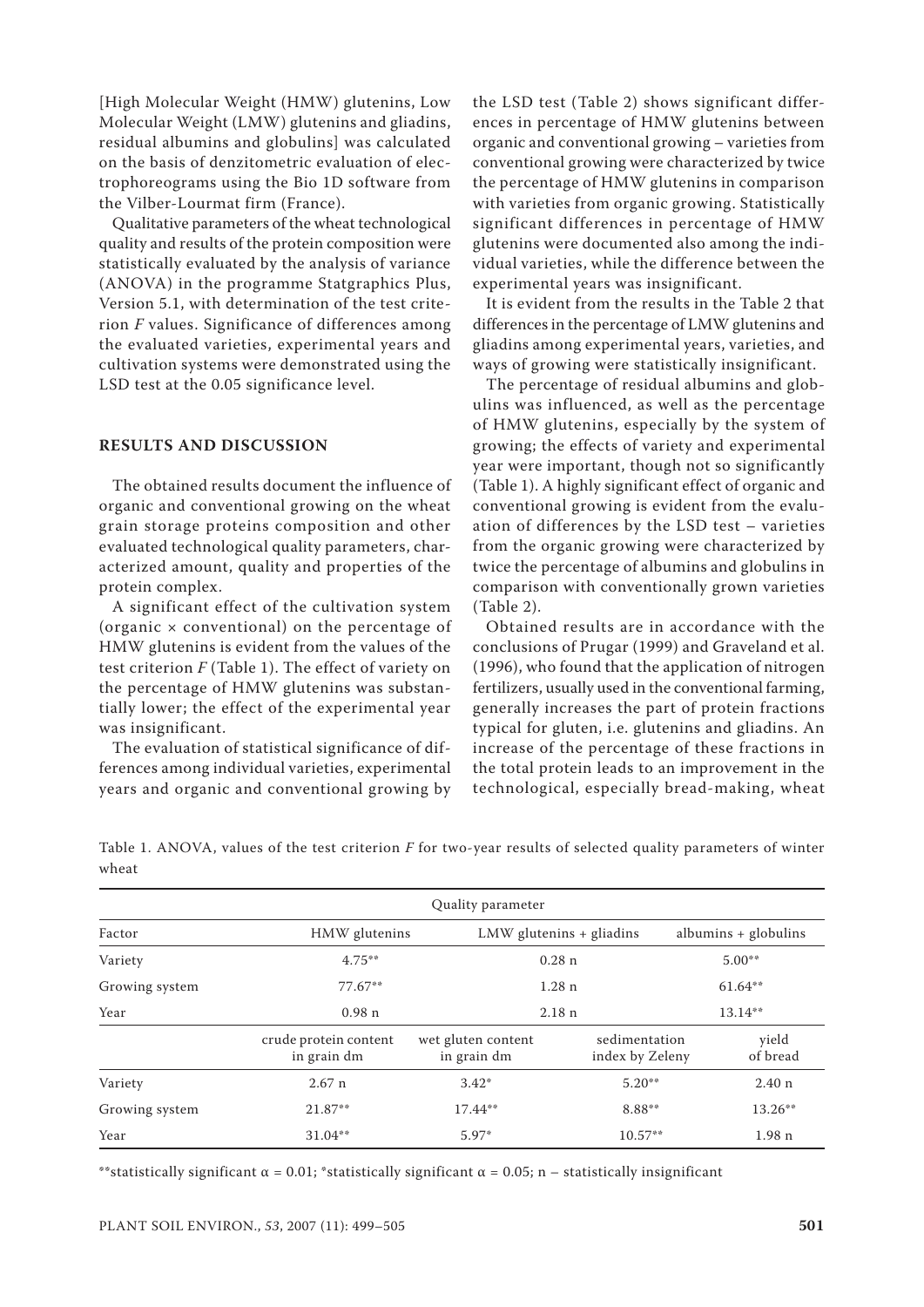| Parameter         |              | HMW glutenins<br>$(\%)$ |                        |              | $LMW$ glutenins + gliadins<br>(%) |            |              | Residual albumins + globulins<br>(%) |            |              |  |
|-------------------|--------------|-------------------------|------------------------|--------------|-----------------------------------|------------|--------------|--------------------------------------|------------|--------------|--|
|                   |              | $\bar{\mathcal{X}}$     | $d_{\underline{\min}}$ | significance | $\bar{\mathcal{X}}$               | $d_{\min}$ | significance | $\bar{\mathcal{X}}$                  | $d_{\min}$ | significance |  |
| Growing<br>system | conventional | 25.22                   |                        | b            | 67.18                             | 4.62       | a            | 7.33                                 | 2.80       | a            |  |
|                   | organic      | 12.71                   | 3.01                   | a            | 69.65                             |            | a            | 17.69                                |            | b            |  |
| Variety           | Apache       | 19.82                   |                        | bc           | 70.15                             |            | a            | 10.05                                | 4.84       | a            |  |
|                   | Meritto      | 17.47                   |                        | ab           | 70.11                             | 8.01       | a            | 12.23                                |            | ab           |  |
|                   | Mladka       | 13.58                   |                        | a            | 68.39                             |            | a            | 17.44                                |            | $\mathbf C$  |  |
|                   | Rapsodia     | 16.98                   | 5.21                   | ab           | 67.13                             |            | a            | 15.99                                |            | bc           |  |
|                   | Samanta      | 21.57                   |                        | bc           | 66.95                             |            | a            | 11.50                                |            | ab           |  |
|                   | Sulamit      | 24.36                   |                        | $\mathbf C$  | 67.78                             |            | a            | 7.86                                 |            | a            |  |
| Year              | 2004         | 18.26                   |                        | a            | 66.80                             | 4.62       | a            | 14.92                                | 2.80       | b            |  |
|                   | 2005         | 19.67                   | 3.01                   | a            | 70.03                             |            | a            | 10.10                                |            | a            |  |

Table 2. Quantitative evaluation of SDS-PAGE electrophoretic analysis of the winter wheat storage proteins (LSD,  $\alpha = 0.05$ )

 $\bar{x}$  = average values of the percentage of individual protein subunits (%) in evaluated varieties, experimental years and growing systems;  $d_{\text{min}}$  = least significant difference

quality, but also to a decrease in the biological and nutritional value of proteins, due to a reduction in the content of essential amino-acids, occurring mainly in the albumins and globulins (Bushuk 1989).

Except for the differences in the grain storage proteins composition from organically and conventionally grown wheat, we have recorded certain differences in the storage protein composition among the individual varieties from the different quality groups. In both the conventional and organic system of growing the highest percentage

of HMW glutenins and at the same time the lowest percentage of residual albumins and globulins were found in Sulamit variety (quality group E – elite) and the lowest percentage of HMW glutenins and the highest percentage of residual albumins and globulins in Mladka and Rapsodia varieties (quality group C – others), unsuitable for bread-making (Figures 1–3). These results were recorded in both systems of growing.

This supports the results of Michalík (1992), according to which the changes in the ratio of individual protein fractions are affected not only



Figure 1. Quantitative evaluation of SDS-PAGE electrophoretic analysis of the winter wheat storage proteins, percentage of HMW glutenins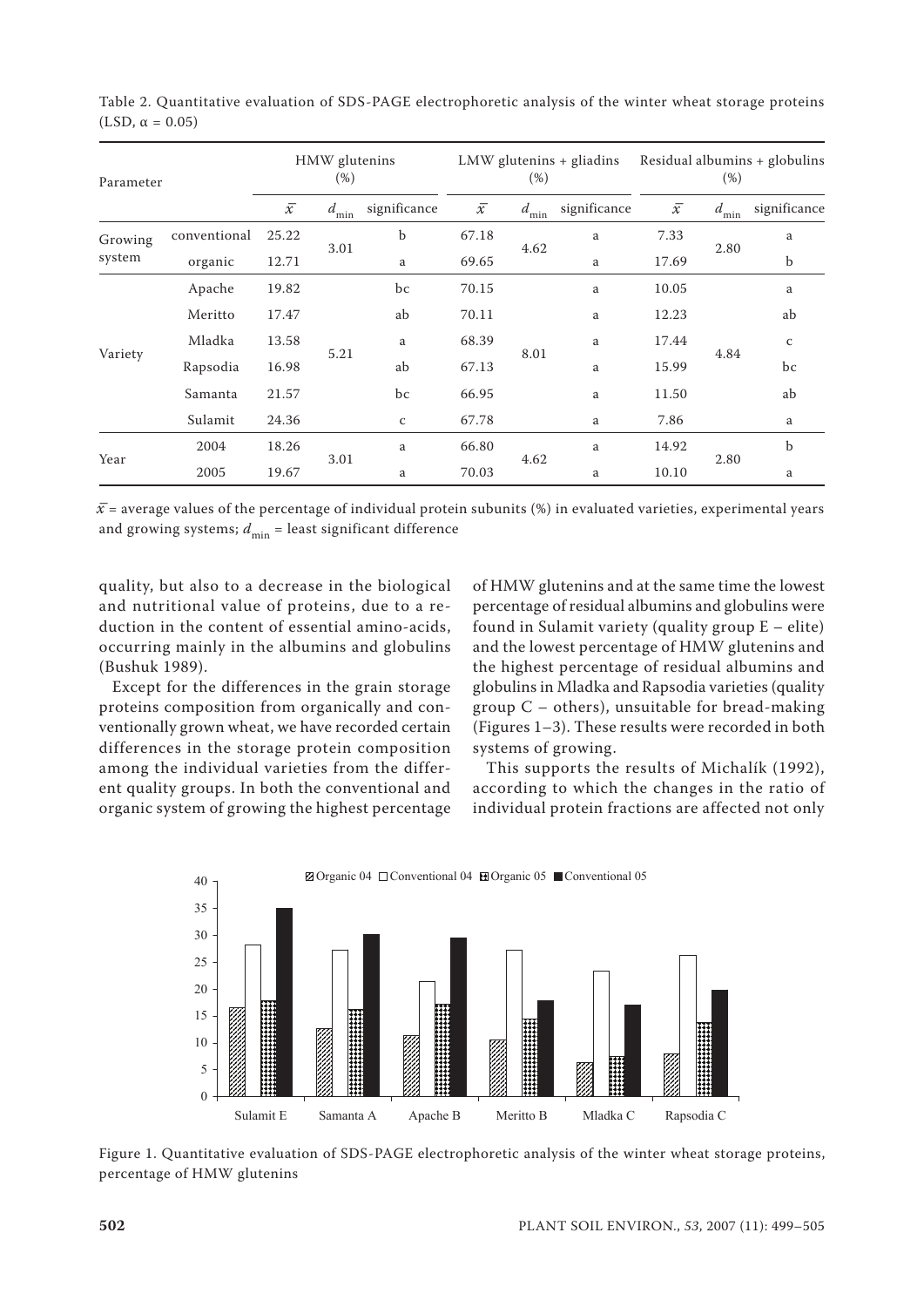

Figure 2. Quantitative evaluation of SDS-PAGE electrophoretic analysis of the winter wheat storage proteins, percentage of LMW glutenins + gliadins

by the total protein content in the wheat grain, but also by the genotype. Similarly, Prugar (1999) shows that the varieties from the quality groups E and A observe their genetically dependent differences in the characters of the bread-making quality and act as technologically better and superior, also while using an organic system of growing.

If we compare the results of evaluation of the grain storage protein composition with the results of evaluated selected quality characters of winter wheat, it is possible to observe (Table 3) that the values of the yield of bread as a direct parameter of the wheat bread-making quality best corresponded with the percentage of HMW glutenins. These results are in accordance with the conclusions of

Branlard et al. (2000) and Shewry et al. (2000), who found that HMW glutenins and their relative percentage in the total wheat grain protein affect bread-making quality of wheat in a decisive way. However, in varieties with higher percentage of HMW glutenins generally more favourable values were determined also in the indirect parameters, characterizing good bread-making quality – higher values of the crude protein content and wet gluten content in the grain dry matter and higher values of the sedimentation index by Zeleny.

Evaluation of the storage protein composition may be taken as an important completion of the general view on the quality of wheat for different ways of utilization – not only for food, bread-mak-



Figure 3. Quantitative evaluation of SDS-PAGE electrophoretic analysis of the winter wheat storage proteins, percentage of residual albumins + globulins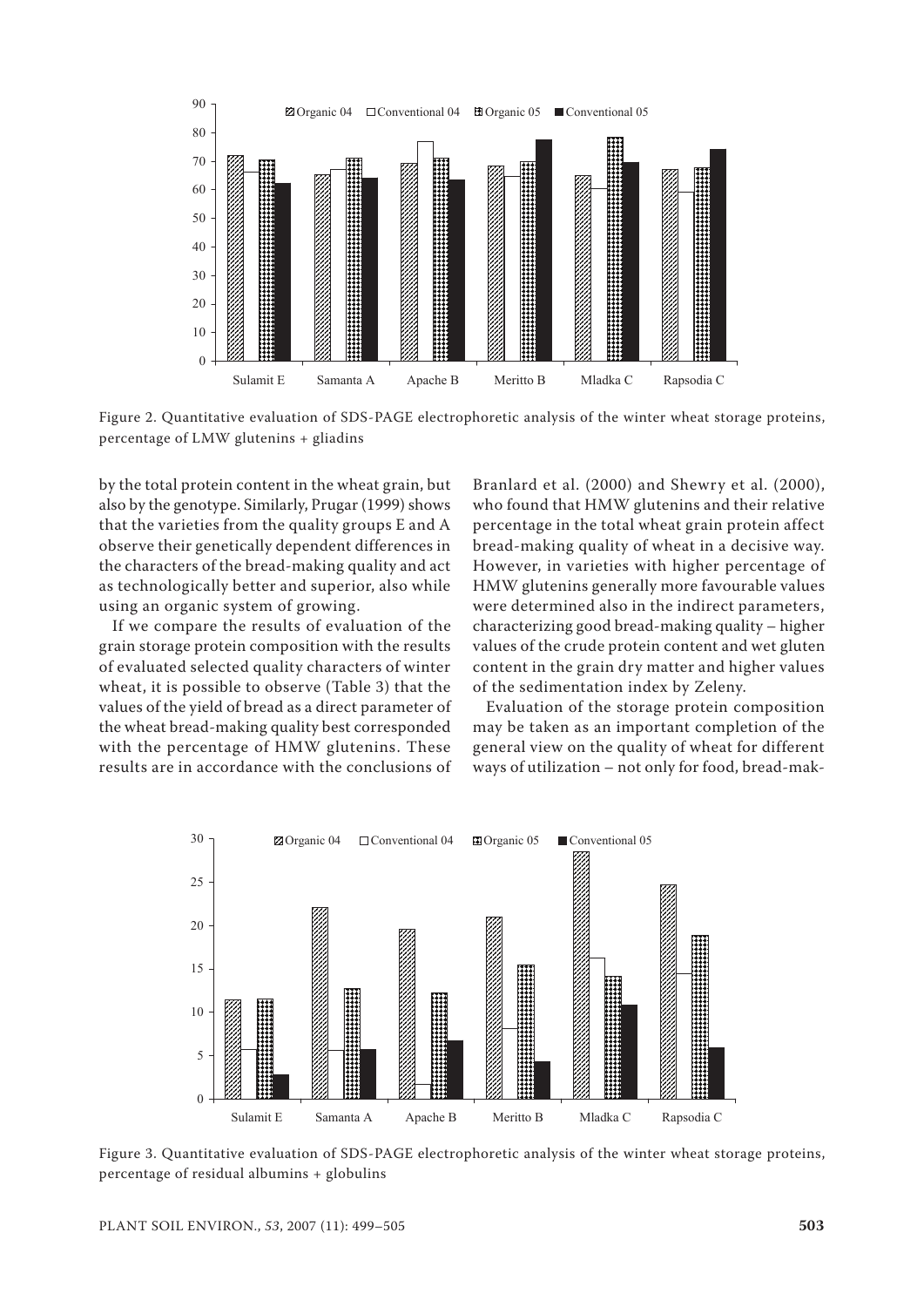| Parameter |                            | Total crude<br>protein content<br>in grain dm $(\%)$ |          | Wet gluten<br>content<br>in grain dm $(\%)$ |                     | Sedimentation<br>index by Zeleny (ml) |                   |                     | Yield of bread<br>$m!/100$ g of dough) |                   |                     |            |                   |
|-----------|----------------------------|------------------------------------------------------|----------|---------------------------------------------|---------------------|---------------------------------------|-------------------|---------------------|----------------------------------------|-------------------|---------------------|------------|-------------------|
|           |                            | $\bar{x}$                                            | d<br>min | signifi-<br>cance                           | $\bar{\mathcal{X}}$ | $d_{\min}$                            | signifi-<br>cance | $\bar{\mathcal{X}}$ | $d_{\min}$                             | signifi-<br>cance | $\bar{\mathcal{X}}$ | $d_{\min}$ | signifi-<br>cance |
| system    | Growing conventional 11.04 |                                                      | 0.71     | b                                           | 24.03               | 2.76                                  | b                 | 27.67               | 3.91                                   | b                 | 311.42              | 31.15      | b                 |
|           | organic                    | 9.48                                                 |          | a                                           | 18.59               |                                       | a                 | 22.17               |                                        | a                 | 257.92              |            | a                 |
| Variety   | Apache                     | 10.59                                                | 1.22     | ab                                          | 21.82               | 4.78                                  | ab                | 26.25               |                                        | bcd               | 287.50              |            | abc               |
|           | Meritto                    | 9.65                                                 |          | a                                           | 21.67               |                                       | ab                | 23.00               | 6.78                                   | abc               | 263.50              | 53.96      | ab                |
|           | Mladka                     | 9.51                                                 |          | a                                           | 19.82               |                                       | a                 | 20.50               |                                        | ab                | 252.00              |            | a                 |
|           | Rapsodia                   | 10.04                                                |          | a                                           | 17.14               |                                       | a                 | 18.50               |                                        | a                 | 272.00              |            | ab                |
|           | Samanta                    | 11.30                                                |          | b                                           | 26.15               |                                       | $\mathbf b$       | 31.50               |                                        | d                 | 326.00              |            | $\mathsf{C}$      |
|           | Sulamit                    | 10.47                                                |          | ab                                          | 21.27               |                                       | a                 | 29.75               |                                        | cd                | 307.00              |            | bc                |
| Year      | 2004                       | 9.33                                                 | 0.71     | a                                           | 19.72               | 2.76                                  | a                 | 21.92               | 3.91                                   | a                 | 295.00              | 31.15      | a                 |
|           | 2005                       | 11.19                                                |          | b                                           | 22.90               |                                       | b                 | 27.92               |                                        | b                 | 274.33              |            | a                 |

Table 3. Selected quality parameters of winter wheat (LSD,  $\alpha = 0.05$ )

 $\bar{x}$  = average values of the crude protein content in dm (%), wet gluten content in dm (%), sedimentation index by Zeleny (ml), yield of bread (ml/100 g of dough);  $d_{\text{min}}$  – least significant difference

ing, but also for feeding. Our results confirm that as for the storage protein composition, the wheat from organic growing was generally characterized by worse technological, bread-making quality, but better feeding quality than wheat from conventional growing. These results are in accordance with Petr et al. (2004), who found that the wheat from organic growing showed better results in biological tests and the diets based on the organic wheat were preferred by the model animals (laboratory rats) compared to the diets based on the conventionally grown wheat.

However, despite the worse bread-making quality of wheat from the organic growing, it is not possible to say that it is unsuitable for bread-making. Favourable bread-making quality can be ensured in the organic production as well, partly by the modification of bread-making technologies, partly by the choice of suitable varieties with genetically defined excellent bread-making quality.

## **REFERENCES**

Branlard G., Dardevet M., Saccomano R., Lagoutte F., Gourdon J. (2000): Genetic diversity of wheat storage proteins and bread wheat quality. Wheat in Global Environment. In: Proc. 6<sup>th</sup> Int. Wheat Conf., Budapest, Hungary.

- Bushuk W. (1989): Wheat Proteins: Aspects Structure that Determine Breadmaking Quality. Protein Quality and the Effects of Processing. Marcel Dekker, Inc., New York, Basel.
- Bushuk W., Bekes F. (2002): Contribution of protein to flour quality. In: Proc. ICC Conf. Novel Row Materials, Technologies and Products – New Challenge for the Quality Control, Budapest, Hungary.
- Graveland A., Henderson M.H., Paques M., Zandbelt P.A. (1996): Composition and functional properties of gluten proteins. In: Proc. 6<sup>th</sup> Int. Gluten Workshop, in association with 46<sup>th</sup> Australian Cereal Chemistry Conf., Sydney, Australia.
- Michalík I. (1992): Influence of agroecological conditions on formation of wheat grain protein complex. Rostl. Výr., *38*: 643–649. (In Slovak)
- Payne P.I., Nightingale M.A., Krattiger A.F., Holt L.M. (1987): The relationship between HMW glutenin subunit composition and the bread-making quality in Britishgrown wheat varieties. J. Sci. Food Agric., *40*: 51–65.
- Petr J., Kodeš A., Stehlíková K., Hubert D., Svobodová P. (2004): Feeding quality of wheat from conventional and ecological farming. Sci. Agric. Bohemica, *35*: 74–78.
- Prugar J. (1999): The Quality of Plant Production from Organic Farming. Study Information – Plant Production. ÚZPI, Praha. (In Czech)
- Schofield J.D., Booth M.R. (1983): Wheat proteins and their technological significance. Dev. Food Proteins, *2*: 1–65.